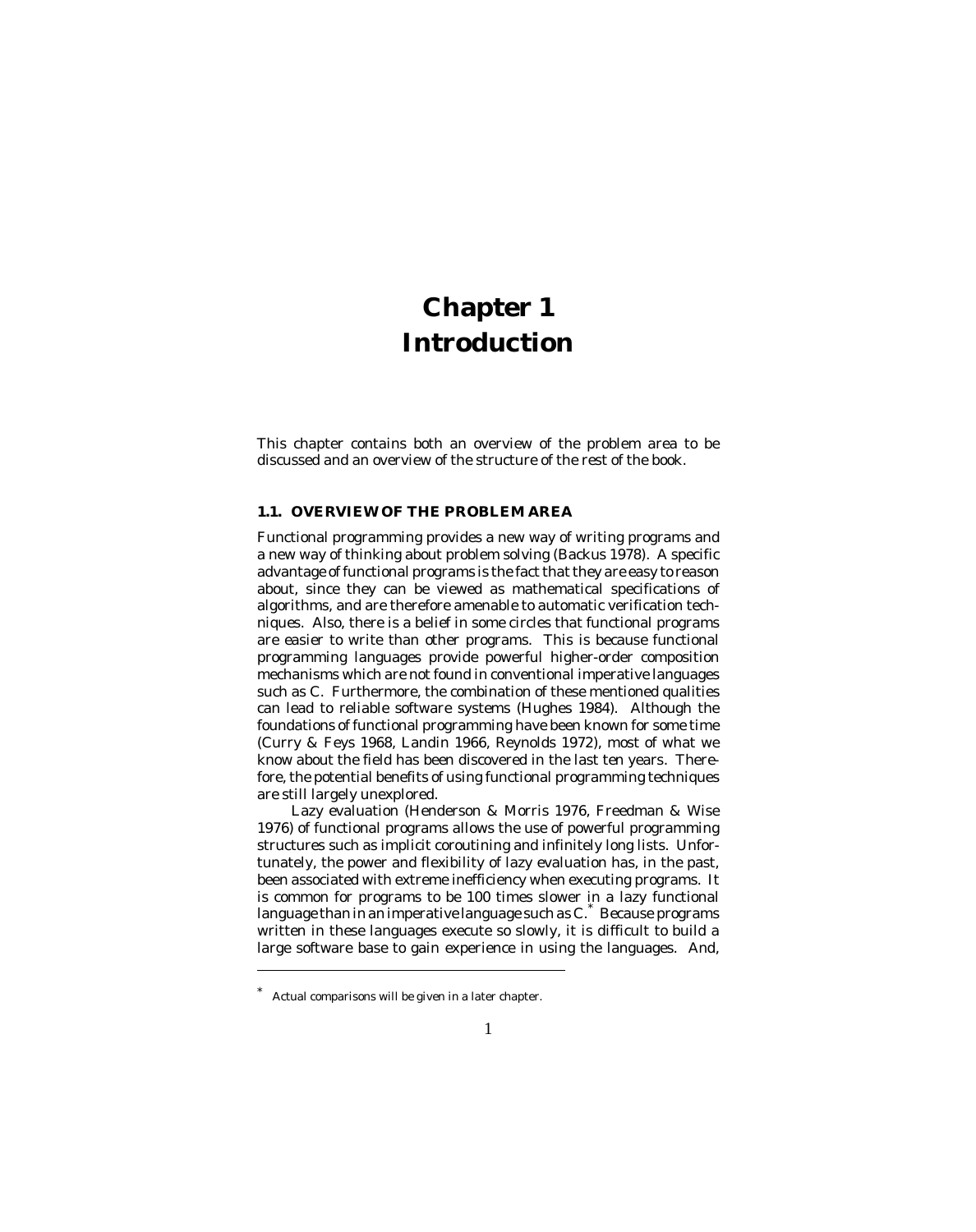2 Chapter 1. Introduction

without a large software and user base, it will be difficult to gain insights on the appropriateness of lazy functional programming languages for solving real problems.

One important evaluation strategy for lazy functional programming languages is *graph reduction*. Graph reduction involves converting the program to a lambda calculus expression (Barendregt 1981), and then to a graph data structure. One method for implementing the graph data structure is to translate the program to combinators (Curry & Feys 1968). A key feature of this method is that all variables are abstracted from the program. The program is represented as a computation graph, with instances of variables replaced by pointers to subgraphs which compute values. Graphs are evaluated by repeatedly applying graph transformations until the graph is irreducible. The irreducible final graph is the result of the computation. In this scheme, the rewriting of the graph data structure, also called *combinator graph reduction*, is the method used to execute the program.

A great allure of combinator graph reduction is that it may provide an automatic approach to parallel computation, since the available parallelism of a program compiled to a graph is directly represented by the graph structure (Peyton Jones 1987). Such parallelism tends to be fine-grained, where each quantum of work available is small in size. Overhead in managing resources and task scheduling can quickly dominate the performance of a fine-grained parallelism system, so it is important to find a scheme in which overhead is kept low to achieve reasonable speedups.

Traditionally, it has been assumed that advanced programming languages (and in particular functional programming languages) require radically different, non-vonNeumann architectures for efficient execution. This book explores mapping functional programming languages onto conventional architectures using a combination of techniques from the fields of computer architecture and implementation of advanced programming languages.

The tools of the computer architect shed new light on the behavior of this special class of programs. *The results shown here suggest that the advanced programming languages being explored by computer scientists do not adhere to the normal expectations of computer architects*, and may eventually force a reevaluation of architectural tradeoffs in system design. An important point of the findings presented here is that the combination of architectural features required for efficiency may be relatively inexpensive, yet omitted from even recent machines because of relative unimportance for conventional programming language execution.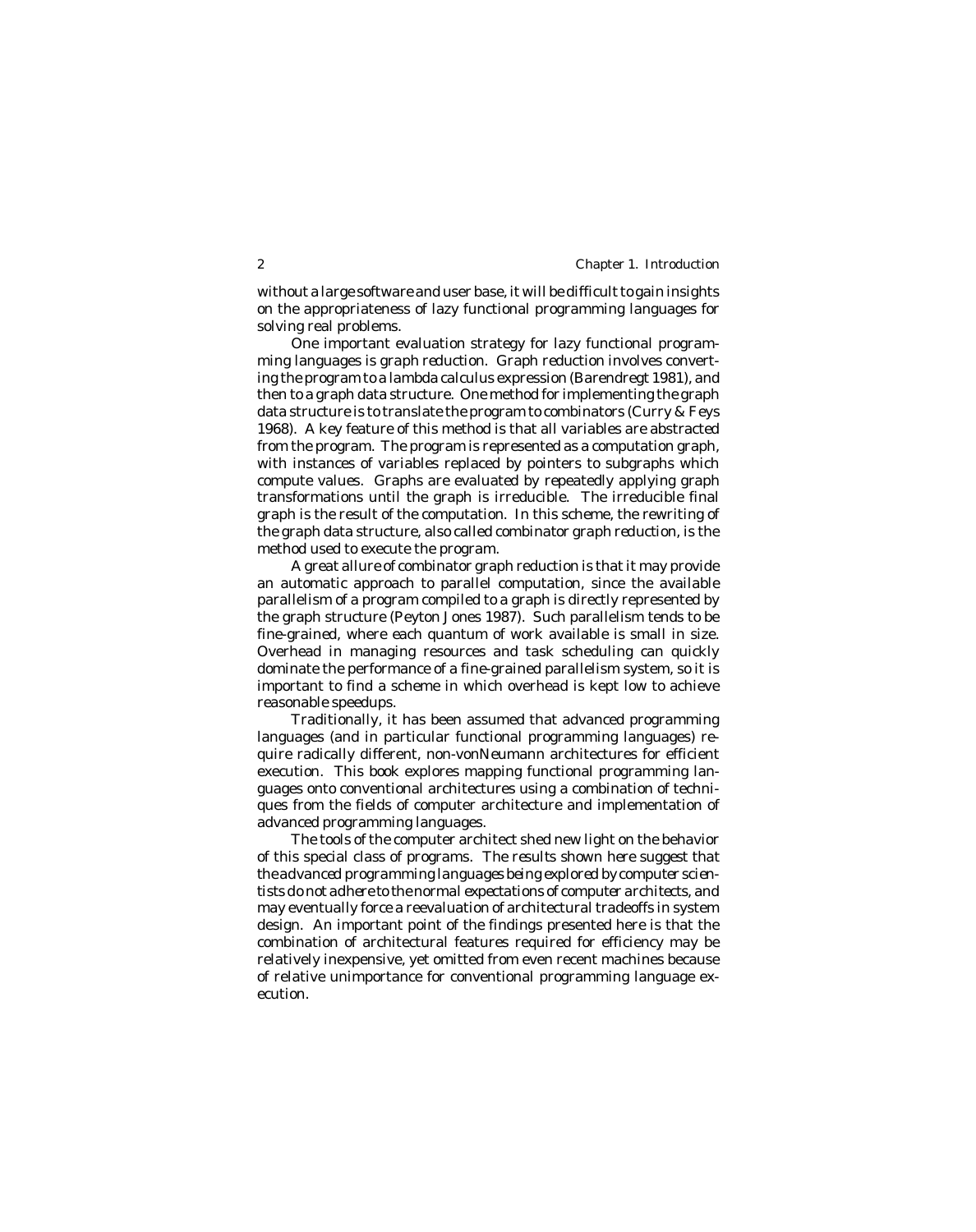### 1.2. ORGANIZATION OF THIS BOOK 3

## **1.2. ORGANIZATION OF THIS BOOK**

The book examines existing methods of evaluating lazy functional programs using combinator reduction techniques, implementation and characterization of a means for accomplishing graph reduction on uniprocessors, and analysis of the potential for special-purpose hardware implementations.

Chapter 2 provides a background on functional programming languages and existing implementation technology. The reader who is not familiar with the field may wish to read Appendix A, which is a tutorial on combinator graph reduction. Chapter 2 also contains a summary of important previous work on the combinator reduction approach to evaluating lazy functional programming languages.

Chapter 3 describes the TIGRE methodology for implementing combinator graph reduction. The description is in the form of a progression of techniques which are added to a graph reduction mechanism based on previously used methods. The general flow of the incremental improvements starts with conventional graph reduction methods, moves on to a fast interpretation scheme for combinator graphs, refines the method to a direct execution scheme for combinator graphs, and then discusses supercombinator compilation methods for improved performance.

Chapter 4 describes the TIGRE abstract machine, which is used to implement the graph reduction methodology described in Chapter 3. TIGRE may be described in terms of an abstract architecture and abstract assembly languages. These abstract definitions have been mapped efficiently onto real languages and architectures, including machine-independent C code and assembly language implementations for the VAX family and the MIPS R2000 processor.

Chapter 5 gives the results of performance measurements of TIGRE on a variety of platforms. These results are compared with available results for other combinator reduction strategies and against the performance of imperative languages.

Chapter 6 discusses architectural metrics for TIGRE executing on the MIPS R2000 processor. The architectural metrics include a simulation of cache behavior, combinator execution frequency, and various dynamic metrics such as heap allocation statistics.

Chapter 7 explores the potential for special-purpose hardware to yield further speed improvements. In order to maintain some basis in reality, modifications to the MIPS R2000 architecture as implemented in the DECstation 3100 platform are proposed, along with predicted speed improvements.